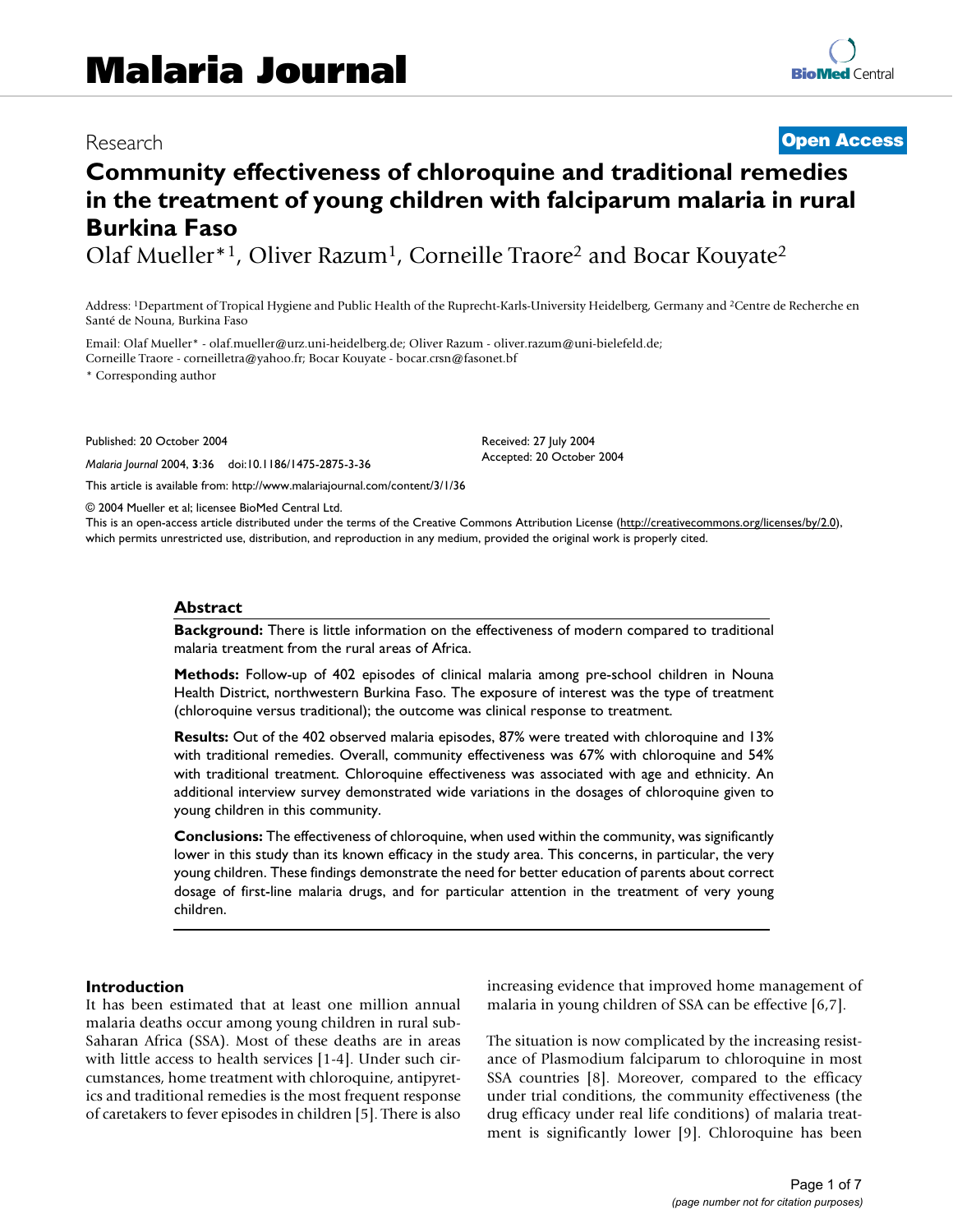used in Burkina Faso for decades and reported clinical failure rates in children with uncomplicated malaria were around 5% in the early 1990s [10]. However, data from a more recent study on the efficacy of chloroquine in a representative sample of villages in the Nouna Health District in north-western Burkina Faso demonstrated a clinical failure rate of 10% in young children [11]. Nevertheless, chloroquine has remained the official first-line treatment for uncomplicated malaria in Burkina Faso until today.

Traditional treatment for malaria is very common, particularly in the rural areas of SSA, but only few data exist regarding the efficacy of such treatments [5,12]. In rural north-western Burkina Faso, treatment of uncomplicated malaria usually comprises a combination of modern and traditional methods. Chloroquine and antipyretics, often combined with traditional treatments, are the most common community-based treatment regimens for young children during fever episodes [4]. Traditional treatments usually comprise oral and/or skin applications of extracts from eucalyptus plants, acacia, citronella, papaya, guava and the neem tree [13].

This paper reports on the community effectiveness of chloroquine compared to traditional remedies in the treatment of uncomplicated falciparum malaria in young children of rural Burkina Faso.

# **Methods**

## *Study area*

The study was conducted in the rural part of the research zone of the Centre de Recherche en Santé de Nouna (CRSN), in Nouna Health District, north-western Burkina Faso. The CRSN study zone comprises 41 villages and Nouna town, with a total population of 55,000. The Nouna area is a dry orchard savanna, populated by subsistance farmers of different ethnic groups. There is a short rainy season which usually lasts from June until October. Malaria is holoendemic but highly seasonal in the study area [14]. Formal health services in the CRSN study zone consist of four village-based health centres and the district hospital in Nouna town [4].

# *Study design*

This is an observational study at the community level. Data for this study were extracted from the database of a trial on the effects of zinc supplementation on malaria morbidity conducted in the Nouna area in 1999 [14]. During this trial, 709 children aged 6–31 months at enrollment in June 1999 were recruited from 18 villages of Nouna Health District. Study children were followed up until December 1999.

Field methods for data collection have already been described [14]. In brief, the children in the study were regularly visited by village-based field staff for temperature measurement and malaria slide preparation from fingerprick blood in case of fever over the main malaria transmission period (June to December). If fever persisted or recurred, another blood slide was prepared at least one week after the start of the febrile episode. If children were found to have fever or other obvious illness, their caretakers were advised by the field staff to use chloroquine for febrile episodes or to seek diagnosis and treatment at the next governmental health centre. Children found ill during four cross-sectional surveys were treated appropriately by the study physician or referred to Nouna hospital, where they were treated free of charge.

All relevant signs and symptoms manifested by the children were recorded on a standard questionnaire during regular visits of field staff. Moreover, a comprehensive questionnaire was filled in for each disease episode which included information on specific signs and symptoms as well as place, time and type of treatment received. No specific information was recorded on the dosage of chloroquine and on the type of traditional remedies given to the study group.

For this study, only children with a diagnosis of falciparum malaria, defined as an axillary temperature of ≥37.5°C together with a density of ≥5,000 P. falciparum parasites per µl of blood were considered. Inclusion criteria were falciparum malaria treated with chloroquine (with or without antipyretics) but without traditional remedies (group CQ), or with traditional remedies only (group TRAD). Exclusion criteria were a history of febrile illness during the previous four weeks, malaria treatment during the previous four weeks, any treatment with another antimalarial drug during follow up, and missing temperature measurements during the two-weeks follow up period. Multiple episodes of malaria in individual children were considered to be independent with regard to treatment choice [4].

To evaluate treatment outcome, a modified definition of the WHO protocol for assessment of therapeutic efficacy of antimalarial drugs in areas with intense transmission was used [15]. Treatment failure (TF) was defined as development of severe malaria on day 1–14 or fever recurrence (axillary temperature ≥37.5°C) on day 3–14. Adequate clinical response (AR) was defined as the absence of fever on day 3–14, without meeting any of the criteria of TF.

## *Chloroquine dosage survey*

To retrospectively estimate the chloroquine dosages usually given to febrile young children in the study area, 55 individual interviews with randomly selected mothers of young children from three villages in the study area were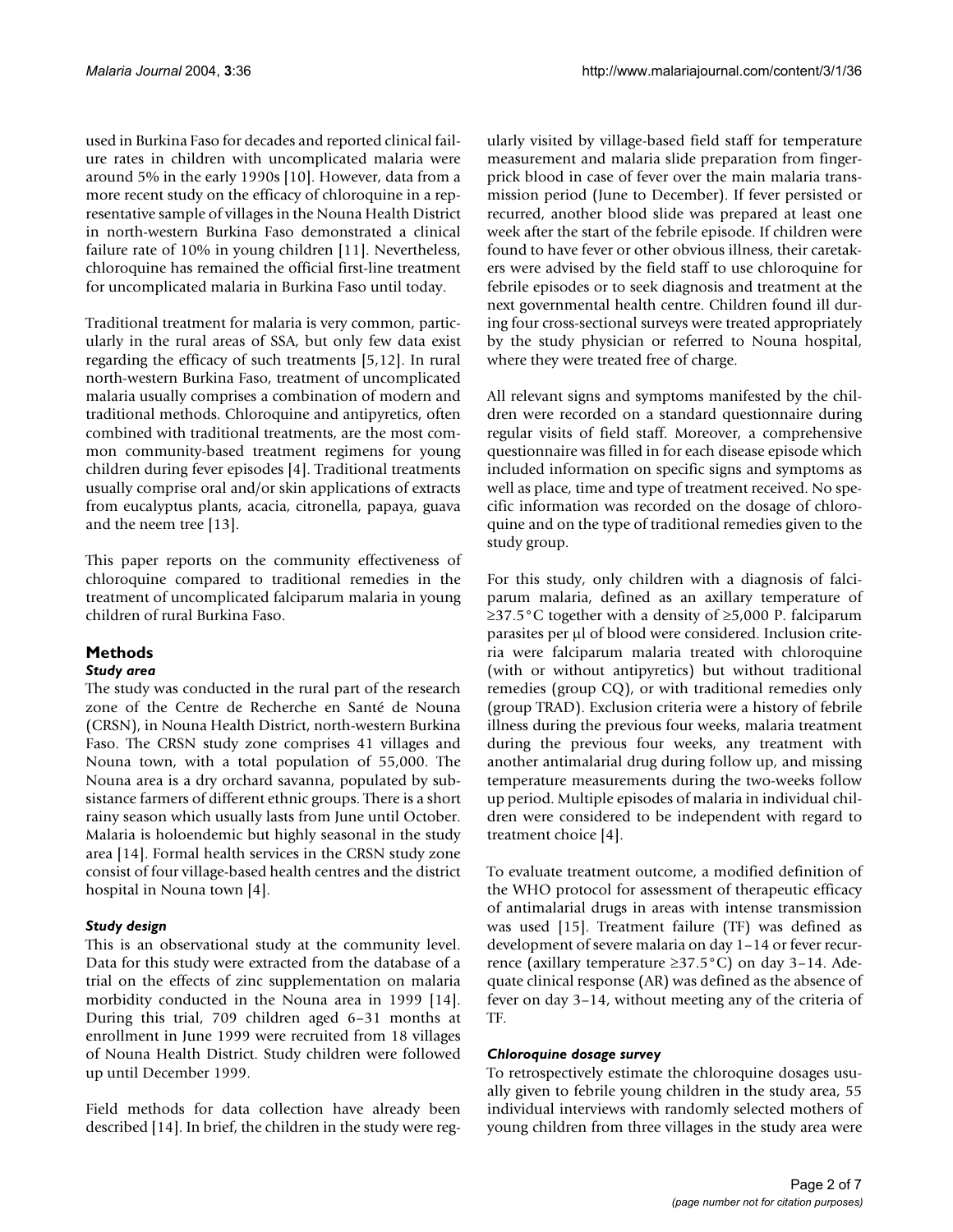conducted during a malaria survey at the end of the 2001 rainy season. The villages were purposely selected to represent the rural study population in its socio-cultural, demographic and geographical diversity. Questions concerned the kind of treatment (western and/or traditional) and the dosages of western drugs used during treatment of the last febrile episode of survey children, the current availability of chloroquine in the household and the origin of chloroquine drugs. The weight of children was measured with a Salter hanging spring scale.

#### *Laboratory procedures*

Blood films were kept in closed slide boxes until they were transported to Nouna (two to three times per week). They were Giemsa-stained at the Nouna hospital laboratory and transported afterwards to the Centre National de Recherche et de Formation sur le Paludisme (CNRFP) in Ouagadougou for reading. All films were examined by two experienced laboratory technicians using a ×100 oil immersion lens and ×10 eyepieces. In case of significant discrepancy between the results of the two technicians, blood slides were read by a third investigator. Blood films were analysed for the species-specific parasite density per µl by counting against 500 white blood cells and multiplying by sixteen (assuming 8,000 white blood cells per µl of blood). Slides were declared negative if no parasites were seen in 400 fields on the thick film.

## *Statistical analysis*

Data were entered at the data management department of the CRSN into a data bank (Microsoft Access, version 97). All questionnaires were checked by supervisors before computer entry. Parasitological data were entered into EpiInfo (version 6.0) at the CNRFP, and the data were transferred to the CRSN. All data were checked for range and consistency before data entry.

The outcome of malaria episodes (AR vs. TF) was assessed dependent on the treatment given by the caretakers. Episodes in which the child had received at least one dose of chloroquine were grouped in the treatment group CQ, and episodes in which caretakers had given only traditional treatment in the treatment group TRAD. The hypothesis was tested that the samples in the CQ and the TRAD treatment groups were from populations with the same distribution of baseline variables using the Wilcoxon ranksum test for continuous variables and the chisquared test for categorical variables. Community effectiveness of treatment with chloroquine was assessed both by intention to treat (i.e. adherence to advice by the field workers to give chloroquine) and considering only those cases who actually complied. A stratified analysis by age bands was started, assuming that age would be an important determinant of treatment outcome. Logistic regression modelling was then used to control for differences in the distribution of baseline characteristics such as age, sex and parasite density in the two treatment groups. Stata 7.0 statistical software was used for all calculations.

#### *Ethical aspects*

Approval for the RCT from which the data used were drawn was granted by the Ethical Committee of the Heidelberg University Medical School and the Ministry of Health in Burkina Faso.

# **Results**

#### *Follow-up study*

A total of 330 children (175 boys and 155 girls), who contributed 402 episodes of falciparum malaria, were followed up. Most of the episodes (65.7%) occurred between August and October (Table [1\)](#page-3-0).

In 350 (87.1%) of the episodes, the child had received at least one dose of chloroquine (treatment group CQ); in 52 episodes (12.9%), the caretakers had given only traditional treatment (treatment group TRAD). Table [2](#page-3-1) shows the distribution of baseline characteristics in the two treatment groups. The median parasite density was significantly lower in the TRAD group ( $p = 0.001$ ), but diarrhoea was observed in a larger proportion of episodes in this group than in the CQ group ( $p = 0.04$ ). In the Bwaba ethnic group, 33.3% of malaria episodes had been treated with traditional treatment, compared to 8.7% in the other ethnic groups ( $p < 0.0001$ ).

The caretakers had been advised to give chloroquine to all children participating in this study. Compliance with this advice, stratified by age group, is shown in Table [3](#page-3-2). Compliance was independent of sex (data not shown), except in the age group 15–21 months, in which 98.2% of episodes in girls, but only 86.8% of episodes in boys, were treated with chloroquine ( $p = 0.02$ ). Community effectiveness as a result of following the advice to give chloroquine, measured by the proportion of episodes in which the child had an AR was 64.9% (95% CI: 60.0–69.6%). This proportion did not increase appreciably when we restricted the analysis to episodes in which the child had actually received chloroquine (Table [3\)](#page-3-2). In the TRAD group, children had an AR in 53.9% of the episodes. Our study did not have sufficient power to show a difference between the TRAD and the CQ groups as small as the one observed (-11%) at the 5% significance level. In the CQ group, outcome was strongly and positively associated with age, as demonstrated by the chi-squared test for linear trend ( $p = 0.014$ ). A comparable result was not shown in the TRAD group, possibly because of small case numbers.

The crude odds ratio for TF in the CQ group vs. the TRAD group was 0.59 with a 95% confidence interval that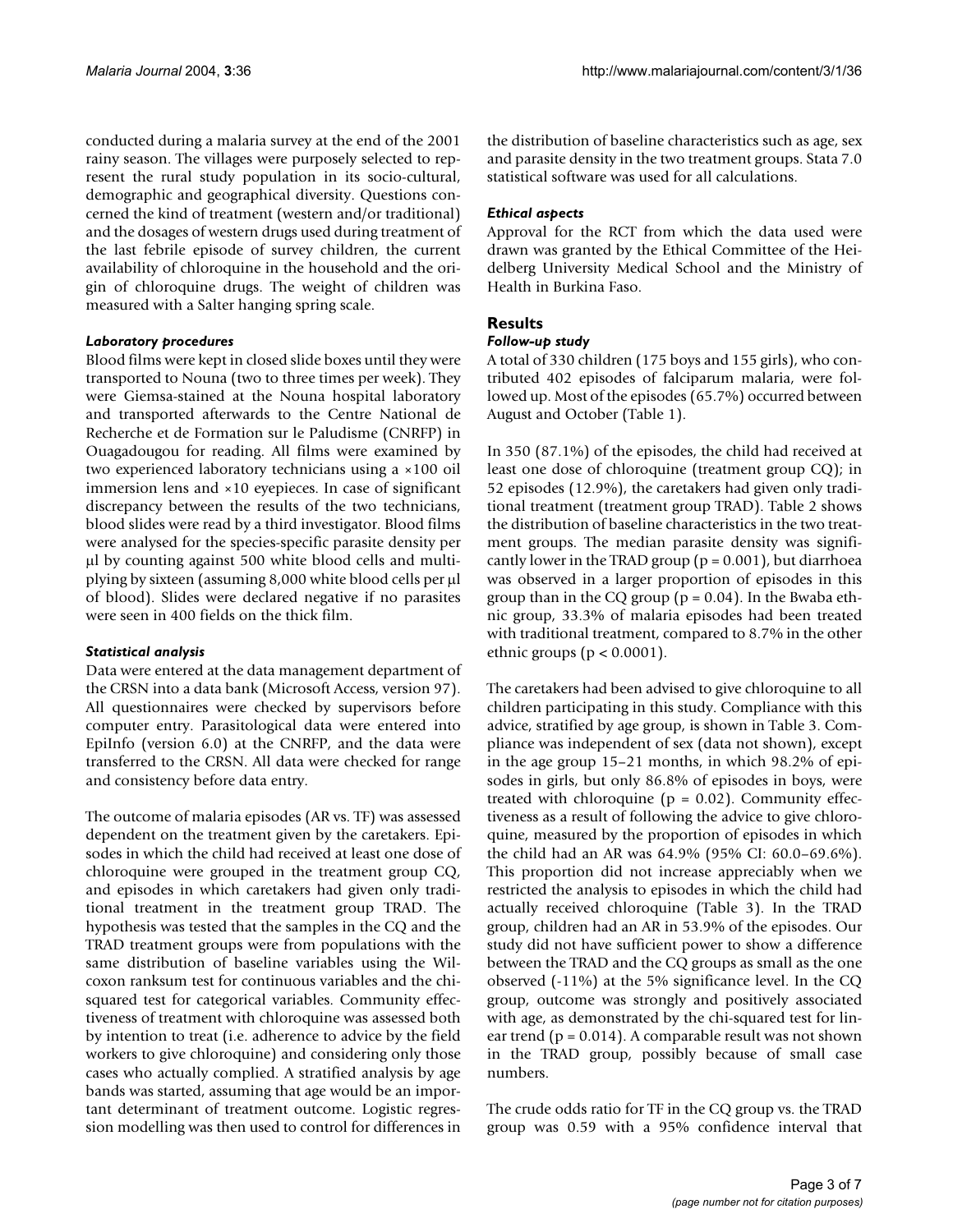|                        | Month |      |      |       |       |       |  |
|------------------------|-------|------|------|-------|-------|-------|--|
|                        | 7/99  | 8/99 | 9/99 | 10/99 | 11/99 | total |  |
|                        | 25    | 126  | 108  | 75    | 16    | 350   |  |
| Group CQ<br>Group TRAD |       | 15   | 15   | 19    |       | 52    |  |
| Total                  | 26    | 141  | 123  | 94    | 18    | 402   |  |

#### <span id="page-3-0"></span>**Table 1: Distribution of febrile episodes by treatment type over the main malaria transmission period in young children of rural Burkina Faso**

#### <span id="page-3-1"></span>**Table 2: Baseline characteristics of malaria episodes in study children in rural Burkina Faso**

|                                         | Group $CQ$ (n = 350)       | Group TRAD $(n = 52)$      | $p$ -value $*$ |
|-----------------------------------------|----------------------------|----------------------------|----------------|
| Male/female                             | 183/167                    | 30/22                      | 0.47           |
| Median age, range (months)              | $20(8-35)$                 | $19(9 - 33)$               | 0.36           |
| Median parasite density/µl, D0 Range    | 26 2 20<br>$5000 - 114000$ | 16 3 5 2<br>$5000 - 86656$ | 0.001          |
| Median temperature $D0$ ( $^{\circ}$ C) | 38.2                       | 38.2                       | 0.72           |
| Diarrhoea D0 (%)                        | 64/350 (18.3)              | 16/52(30.8)                | 0.04           |
| Vomiting D0 (%)                         | 39/350 (11.1)              | 3/52(5.8)                  | 0.24           |
| Ethnicity                               |                            |                            | < 0.0001       |
| Marka                                   | 180                        | 16                         |                |
| Mossi                                   | 72                         | 8                          |                |
| Bwaba                                   | 46                         | 23                         |                |
| Peulh                                   | 44                         | 5                          |                |
| Others                                  | 8                          | 0                          |                |

\* Chi-squared test for categorical variables, ranksum test for continuous variables

Group CQ: received at least one dose of chloroquine

Group TRAD: received only traditional treatment

D0: Day of onset of malaria episode

#### <span id="page-3-2"></span>**Table 3: Compliance with treatment and outcome of treatment, stratified by age group**

|                  | Compliance        |                   | Outcome of treatment |                      |
|------------------|-------------------|-------------------|----------------------|----------------------|
| Age group        | CQ given n (%)    | AR, total $n$ $%$ | AR, CQ group n (%)   | AR, TRAD group n (%) |
| $8 - 14$ months  | 87(81.3)          | 58 (54.2)         | 49 (56.3)            | 9(45.0)              |
| $15 - 21$ months | 121(91.7)         | 89 (67.4)         | 83 (68.6)            | 6(54.6)              |
| $22 - 28$ months | 86 (87.8)         | 63(64.3)          | 57 (66.3)            | 6(50.0)              |
| $29 - 35$ months | 56 (86.2)         | 51(78.5)          | 44 (78.6)            | 7(77.7)              |
| Total            | 350 (87.1)        | 261 (64.9)        | 233 (66.6)           | 28(53.9)             |
| Cl a             | $\blacksquare$    | $60.0 - 69.6%$    | $61.4 - 71.5%$       | $39.5 - 67.8%$       |
| p-value          | 0.13 <sub>b</sub> | 0.004c            | 0.014c               | 0.17c                |

a CI: Binomial exact 95% confidence interval

b p-value: Chi-squared test for heterogeneity (within each column)

c p-value trend: Chi-squared test for linear trend (within each column)

CQ group: Received at least one dose of chloroquine

AR: Adeaquate clinical response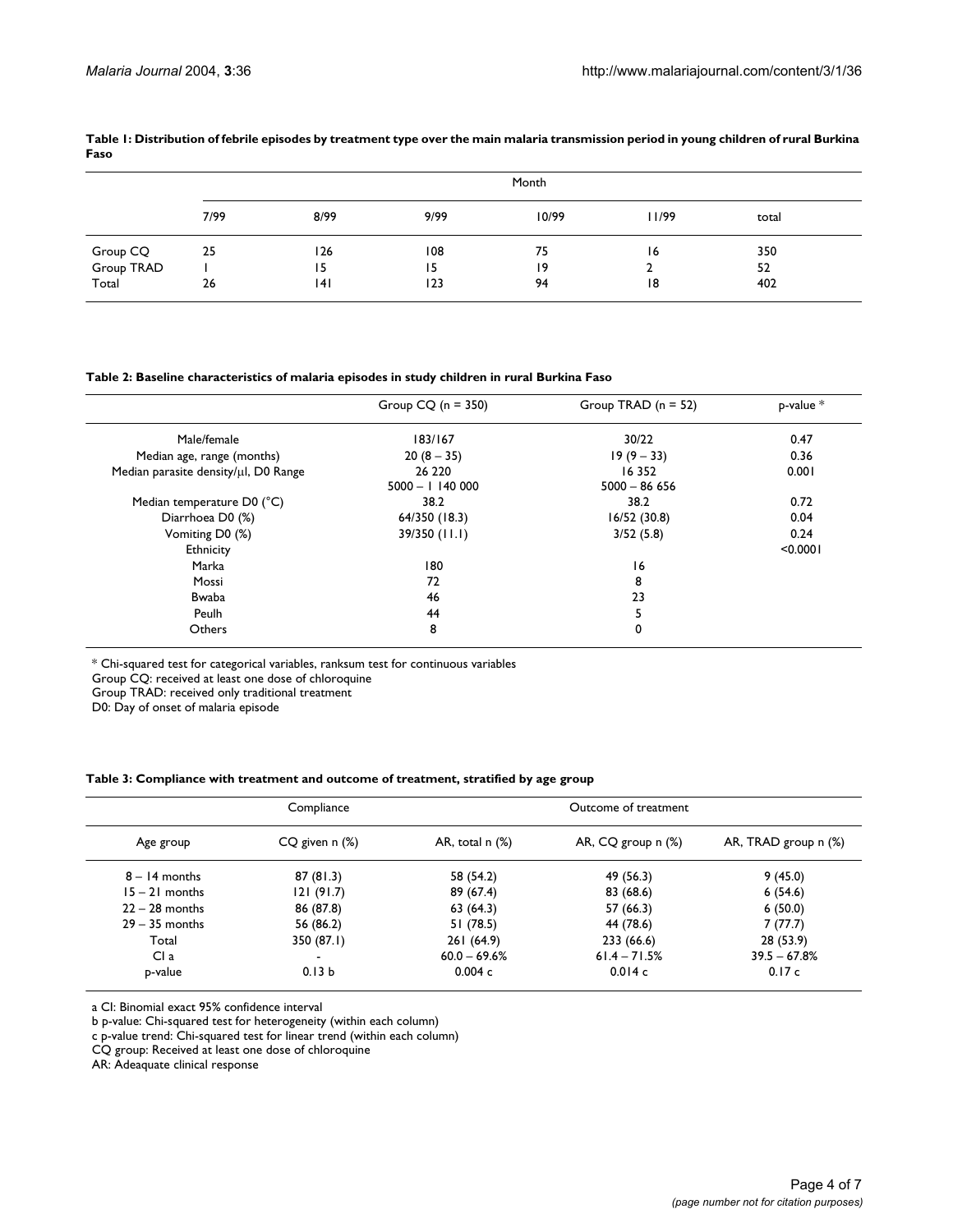| Model | Variables                                                             | Odds Ratio (95% CI) | p-value |
|-------|-----------------------------------------------------------------------|---------------------|---------|
|       | crude                                                                 | $0.59(0.33 - 1.06)$ | 0.08    |
|       | age group, sex                                                        | $0.61(0.34 - 1.11)$ | 0.10    |
|       | age group, sex, parasite density, diarrhoea                           | $0.64(0.35 - 1.17)$ | 0.15    |
| 4     | age group, sex, parasite density, diarrhoea excluding Bwaba ethnicity | $0.43(0.19 - 0.97)$ | 0.04    |

<span id="page-4-0"></span>**Table 4: Regression modelling of treatment failure, CQ vs. TRAD group**

CQ group: received at least one dose of chloroquine

TRA group: received only traditional treatment

included unity (Model 1 in Table [4](#page-4-0)). Logistic regression modelling was used to assess the degree to which the observed advantage of chloroquine treatment over traditional treatment was due to a different distribution of baseline characteristics in the two treatment groups. Inclusion of the variables age group (with four seven-month age bands) and sex (Model 2 in Table [4\)](#page-4-0), as well as parasite density (log-transformed and grouped in three bands) and diarrhoea on day 0 (Model 3 in Table [4](#page-4-0)) did not change the odds ratio much; if there was any advantage of chloroquine over traditional treatment it was slightly attenuated. However, removing all episodes among children of the Bwaba ethnic group from the analysis decreased the odds ratio, and the corresponding confidence interval no longer included unity (Model 4 in Table [4\)](#page-4-0). This means that in the other ethnic groups, chloroquine treatment carried only 0.43 (95% CI: 0.19–0.91) times the odds of treatment failure of traditional treatment and thus conveyed a significant advantage.

Table [2](#page-3-1) already showed evidence of an interaction between treatment pattern and ethnic group. Therefore, a subgroup analysis was done in which additional differences between the Bwaba and the other ethnic groups were found. First, among the other ethnic groups, children who received chloroquine had a significantly higher logtransformed mean parasite density than those who received traditional treatment ( $p = 0.002$ ). The difference in parasite density was smaller and not significant among the Bwaba ( $p = 0.26$ ). Secondly, treatment outcome was not significantly associated with age group among the Bwaba, while it was so among the other ethnic groups. In Model 4, an increase in age by one age band (equivalent to seven months) was associated with an almost 30% reduction in the odds of treatment failure ( $p = 0.004$ ) after control for treatment type, sex, parasite density and diarrhoea on day 0 (also see Table [3](#page-3-2)). With a number of important factors determining treatment type and/or outcome varying by ethnic group, the stratified analyses were warranted.

#### *Chloroquine dosage survey*

A total of 55 mothers participated in the survey with 28 girls and 27 boys aged 3–27 months (median: 14 months). During the most recent fever episodes of respective children, home treatment with chloroquine was reported in 32/55 (58%) (8/32 in combination with paracetamol and 1/32 in combination with traditional treatment), treatment at the local health centre in 15/55 (27%), traditional treatment in 6/55 (11%), and only paracetamol treatment in 2/55 (4%). The mean weight of chloroquine-treated children was 8.5 kg (range 3.2 – 12.0 kg). The mean (median) total dose of chloroquine used was 34 mg/kg and 25 mg/kg respectively (range 5–110 mg/kg) (figure 1). Only 9/55 (13%) mothers reported current availability of chloroquine tablets in their household (median 3 tablets, range 1-10). Most chloroquine drugs were purchased from local shops and drug sellers.

## **Discussion**

The main finding of this study is a rather low community effectiveness of chloroquine in the treatment of malaria episodes among young children in rural Burkina Faso. Overall, a failure rate of 35% was observed which declined only marginally to 33% when malaria episodes in which caretakers did not comply with the advice to give chloroquine were excluded. This is considerably higher than the 10% treatment failure rate observed in a study on chloroquine efficacy in young children of the area [11]. These findings support the hypothesis that treatment efficacy declines drastically under real life conditions in the community and demonstrate that efficacy trials need to be complemented with observational studies to assess the actual health benefits conferred by an intervention [9,16].

The effectiveness of treatment with chloroquine increased significantly and almost linearly with age, even after controlling for parasite density. The most likely explanation is a rapid development of immunity within the age range of our study children, as has been observed in other studies [1,17,18]. This implies that particular care is needed in the treatment of the youngest children in whom immunity will be weakest. Given the fact that the children who participated in the study on chloroquine efficacy in the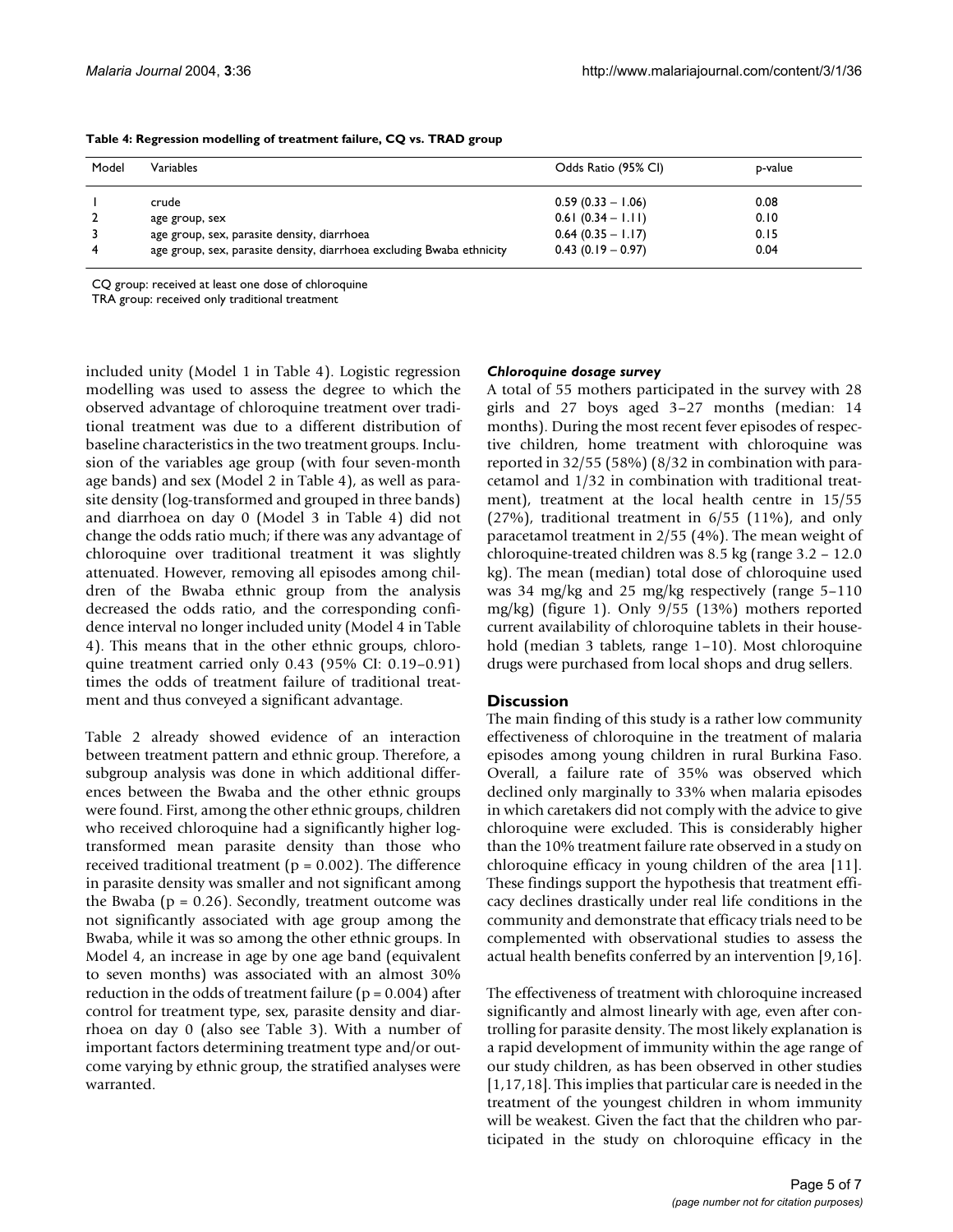Nouna area were in the most susceptible age group for developing clinical malaria (mean age 10 months, range 6–15), the loss of efficacy under community conditions observed in this study becomes even more pronounced [11].

Only a small number of episodes were treated solely with traditional treatment, possibly a consequence of the view of the local population that western malaria treatment is more effective than traditional treatment [13]. This may not apply to all strata of the population, as there was an interaction between type of treatment and ethnicity. Moreover, while children receiving traditional treatment had a higher risk of treatment failure than children treated with chloroquine after control for age, sex and parasite density, this association did not reach statistical significance until episodes of children belonging to the Bwaba ethnic group were removed from the analysis. Interestingly, crude failure rates were not higher among cases from the Bwaba group compared to those belonging to other ethnic groups. Also these results support the findings from another study in Burkina Faso which has also shown a lower effectiveness of traditional compared to modern malaria treatment, traditional treatments are not identical in different populations [17]. Thus, it may well be that the traditional treatment used in the Bwaba ethnic group is more effective against malaria compared to other traditional treatments in the area. Finally, the observed significant association of traditional treatment with diarrhoea on day 0 may well be a chance finding, given the lack of a difference between treatment groups in all other clinical and parasitological parameters.

This study has two limitations. First, information on the dosage of chloroquine and on the nature of traditional remedies given to children in the study was lacking. However, data from the interview survey provide a good estimate of chloroquine dosages used. Although these data demonstrate a wide variation of chloroquine dosages, it is reassuring that the reported median dosage complies with the national recommendations of a total dose of 25 mg/ kg chloroquine for uncomplicated malaria. So why is there such a difference between efficacy and effectiveness? The reason may well be a combination of partly chloroquine underdosing, poor quality of drugs purchased from local shops and drug sellers and high frequency of vomiting in febrile young children [19-23]. Moreover, the possibility of a significant reporting bias during interview surveys also has to be taken into consideration. Secondly, a purely clinical definition of treatment failure was used. Intercurrent febrile illnesses may thus have been misclassified as persisting malaria, thereby overestimating failure rates. However, this is likely to have only a small effect, since the fraction of febrile episodes attributable to

malaria (using a highly specific definition) in this cohort of children was found to be above 50 percent [24].

In conclusion, this study provides clear evidence for a rather low and age-dependant community effectiveness of chloroquine in the treatment of P. falciparum malaria in an area of rural Burkina Faso where the efficacy of chloroquine is still sufficiently high in use as first-line treatment. The observed discrepancy between efficacy and community effectiveness implies that many children received insufficient doses of chloroquine. Our findings thus point to the importance of (1) better education of parents on correct dosage of first-line malaria drugs, as well as on danger signs requiring a visit at a health centre, (2) quality-control of all malaria drugs used in the community, and (3) particular care in the treatment of immunologically naïve very young children. Finally, more studies on the types and effects of traditional treatments used in different population groups are needed.

#### **References**

- 1. Greenwood B, Bradley A, Greenwood A, Byass P, Jammeh K, Marsh K, Tulloch F, Oldfield F, Hayes R: **[Mortality and morbidity from](http://www.ncbi.nlm.nih.gov/entrez/query.fcgi?cmd=Retrieve&db=PubMed&dopt=Abstract&list_uids=3318021) [malaria among children in a rural area of The Gambia.](http://www.ncbi.nlm.nih.gov/entrez/query.fcgi?cmd=Retrieve&db=PubMed&dopt=Abstract&list_uids=3318021)** *Trans R Soc Trop Med Hyg* 1987, **81:**478-486.
- 2. WHO: **[World malaria situation in 1994.](http://www.ncbi.nlm.nih.gov/entrez/query.fcgi?cmd=Retrieve&db=PubMed&dopt=Abstract&list_uids=9293226)** *Wkly Epidemiol Rec* 1997, **72:**269-292.
- 3. Snow RW, Craig M, Deichmann U, Marsh K: **[Estimating mortality,](http://www.ncbi.nlm.nih.gov/entrez/query.fcgi?cmd=Retrieve&db=PubMed&dopt=Abstract&list_uids=10516785) [morbidity and disability due to malaria among Africa's non](http://www.ncbi.nlm.nih.gov/entrez/query.fcgi?cmd=Retrieve&db=PubMed&dopt=Abstract&list_uids=10516785)[pregnant population.](http://www.ncbi.nlm.nih.gov/entrez/query.fcgi?cmd=Retrieve&db=PubMed&dopt=Abstract&list_uids=10516785)** *Bull World Health Organ* 1999, **77:**624-640.
- 4. Müller O, Traoré C, Kouyaté B, Becher H: **[Malaria morbidity,](http://www.ncbi.nlm.nih.gov/entrez/query.fcgi?cmd=Retrieve&db=PubMed&dopt=Abstract&list_uids=12667146) [treatment seeking behaviour, and mortality in a cohort of](http://www.ncbi.nlm.nih.gov/entrez/query.fcgi?cmd=Retrieve&db=PubMed&dopt=Abstract&list_uids=12667146) [young children in rural Burkina Faso.](http://www.ncbi.nlm.nih.gov/entrez/query.fcgi?cmd=Retrieve&db=PubMed&dopt=Abstract&list_uids=12667146)** *Trop Med Int Health* 2003, **8:**290-296.
- 5. McCombie SC: **[Self-treatment for malaria: the evidence and](http://www.ncbi.nlm.nih.gov/entrez/query.fcgi?cmd=Retrieve&db=PubMed&dopt=Abstract&list_uids=12424205) [methodological issues.](http://www.ncbi.nlm.nih.gov/entrez/query.fcgi?cmd=Retrieve&db=PubMed&dopt=Abstract&list_uids=12424205)** *Health Policy Plan* 2002, **17:**333-344.
- 6. Pagnoni F, Convelbo N, Tiendrebeogo J, Cousens S, Esposito F: **[A](http://www.ncbi.nlm.nih.gov/entrez/query.fcgi?cmd=Retrieve&db=PubMed&dopt=Abstract&list_uids=9463653) [community-based programme to provide promt and ade](http://www.ncbi.nlm.nih.gov/entrez/query.fcgi?cmd=Retrieve&db=PubMed&dopt=Abstract&list_uids=9463653)[quate treatment of presumptive malaria in children.](http://www.ncbi.nlm.nih.gov/entrez/query.fcgi?cmd=Retrieve&db=PubMed&dopt=Abstract&list_uids=9463653)** *Trans R Soc Trop Med Hyg* 1997, **91:**512-517.
- 7. Kidane G, Morrow RH: **[Teaching mothers to provide home](http://www.ncbi.nlm.nih.gov/entrez/query.fcgi?cmd=Retrieve&db=PubMed&dopt=Abstract&list_uids=10950232) [treatment of malaria in Tigray, Ethiopia: a randomised trial.](http://www.ncbi.nlm.nih.gov/entrez/query.fcgi?cmd=Retrieve&db=PubMed&dopt=Abstract&list_uids=10950232)** *Lancet* 2000, **356:**550-55.
- 8. Trape J: **[The public health impact of chloroquine resistance in](http://www.ncbi.nlm.nih.gov/entrez/query.fcgi?cmd=Retrieve&db=PubMed&dopt=Abstract&list_uids=11425173) [Africa.](http://www.ncbi.nlm.nih.gov/entrez/query.fcgi?cmd=Retrieve&db=PubMed&dopt=Abstract&list_uids=11425173)** *Am J Trop Med Hyg* 2001, **64(1-2 Suppl):**12-17.
- 9. Krause G, Sauerborn R: **Community-effectiveness of care the example of malaria treatment in rural Burkina Faso.** *Ann Trop Paediatr* 2000, **7:**99-106.
- 10. Guigemdé TR, Aoba A, Ouedraogo JB, Lamizana L: **Ten-year surveillance of drug-resistant malaria in Burkina Faso (1982– 1991).** *Am J Trop Med Hyg* 1993, **50:**699-704.
- 11. Müller O, Traoré C, Kouyaté B: **[Clinical efficacy of chloroquine](http://www.ncbi.nlm.nih.gov/entrez/query.fcgi?cmd=Retrieve&db=PubMed&dopt=Abstract&list_uids=12631308) [in young children with uncomplicated malaria – a commu](http://www.ncbi.nlm.nih.gov/entrez/query.fcgi?cmd=Retrieve&db=PubMed&dopt=Abstract&list_uids=12631308)[nity based study in rural Burkina Faso.](http://www.ncbi.nlm.nih.gov/entrez/query.fcgi?cmd=Retrieve&db=PubMed&dopt=Abstract&list_uids=12631308)** *Trop Med Int Health* 2003, **8:**202-203.
- 12. Orwa JA: **[Editorial. Herbal medicine in Kenya: Evidence of](http://www.ncbi.nlm.nih.gov/entrez/query.fcgi?cmd=Retrieve&db=PubMed&dopt=Abstract&list_uids=12638826) [safety and efficacy.](http://www.ncbi.nlm.nih.gov/entrez/query.fcgi?cmd=Retrieve&db=PubMed&dopt=Abstract&list_uids=12638826)** *East Afr Med J* 2002:341-342.
- 13. Okrah J, Traoré C, Palé A, Sommerfeld J, Müller O: **[Community](http://www.ncbi.nlm.nih.gov/entrez/query.fcgi?cmd=Retrieve&db=PubMed&dopt=Abstract&list_uids=11903986) [factors associated with malaria prevention by mosquito](http://www.ncbi.nlm.nih.gov/entrez/query.fcgi?cmd=Retrieve&db=PubMed&dopt=Abstract&list_uids=11903986) [nets: an exploratory study in rural Burkina Faso.](http://www.ncbi.nlm.nih.gov/entrez/query.fcgi?cmd=Retrieve&db=PubMed&dopt=Abstract&list_uids=11903986)** *Trop Med Int Health* 2002, **7:**240-248.
- 14. Müller O, Becher H, Baltussen A, Ye Y, Diallo D, Konate M, Gbangou A, Kouyate B, Garenne M: **[Effect of zinc supplementation on](http://www.ncbi.nlm.nih.gov/entrez/query.fcgi?cmd=Retrieve&db=PubMed&dopt=Abstract&list_uids=11431296) [malaria morbidity among West African children: a rand](http://www.ncbi.nlm.nih.gov/entrez/query.fcgi?cmd=Retrieve&db=PubMed&dopt=Abstract&list_uids=11431296)[omized double-blind placebo-controlled trial.](http://www.ncbi.nlm.nih.gov/entrez/query.fcgi?cmd=Retrieve&db=PubMed&dopt=Abstract&list_uids=11431296)** *BMJ* 2001, **322:**1567-1572.
- 15. WHO: **Assessment of therapeutic efficacy of antimalarial drugs for uncomplicated falciparum malaria in areas with**